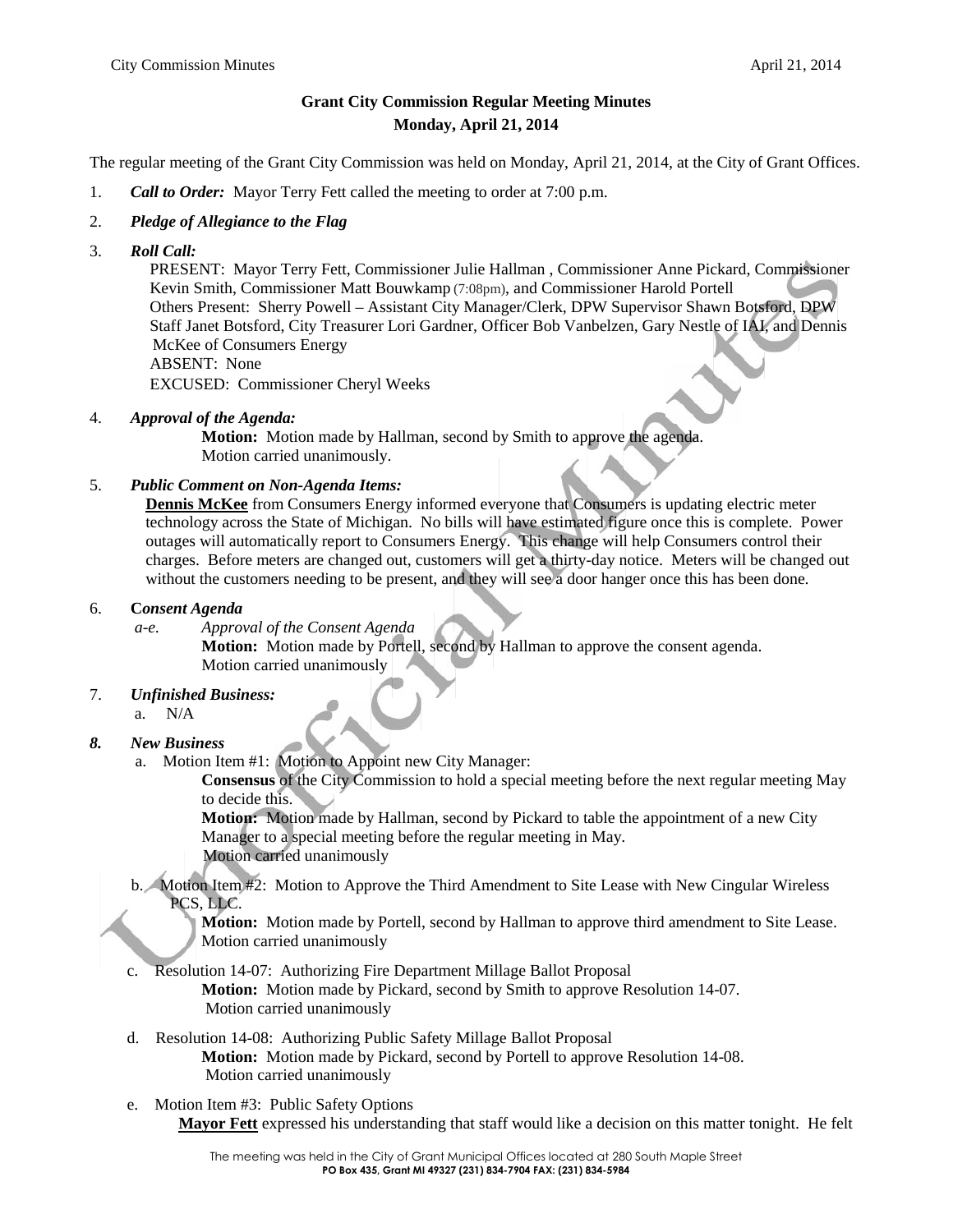the Commission needed more time to make the best decision for the City residents. He also wants to discuss any possible grant funding with the County Administrator first. Powell explained a point of clarification in the fourth option, to contract with City of White Cloud for administrative services only. The cost would be one-half of the dollar amount underlined, and would get the city 20 hours per week. The rest of the existing department would remain the same. The decision is obviously up to the City Commission.

**Motion:** Motion made by Hallman, second by Smith to table this issue to the next meeting. Motion carried unanimously

### 9. *Other Business*

a.  $N/A$ 

#### 10. *Information Items / Updates*



- a. **Amphitheatre Project & Paint Choices - Blanche Lake Park**: The steel is all installed, the roof is on, and it looks great. The invoice for Builder's Iron Inc was \$12,345, which came in a little higher than we hoped. Doug had this built into his budget, and a higher amount was provided in his transition report. Rich Ulrich from Detail Painting generously offered to paint the amphitheatre for us, and just asked us to pick the colors we want. He said Sherwin Williams donated the anti-graffiti clear coat. Rich said some prep work will need to be done before it can be painted. The Commission passed around some color choices and selected their preference. Shawn commented that McKinley Masonry plans to install the handicap accessible ramp yet this week.
- b. **135 S Maple St (former CSX Property):** Nothing has been done on this project, and we are waiting to find out if we received any grant funding or not.
- c. **CIPP Project Update**: Mayor Fett asked if anyone needed an update on this project since the last correspondence, and the most recent developments were explained. The excavation site has grown as we continue to uncover more sections of failed liner. These sections of liner were found on Friday, April 11, 2014 during the final television of the last section of newly installed liners. In an attempt to get a clear picture of what we are dealing with, the IPR crew did attempt to televise from the Commerce Street manhole to the manhole in front of the car wash. Twice they hit something of unknown origin, and because they were going uphill, it was not possible to see with any clarity what they were looking at. Excavation resumed this morning, and another bad section of liner was removed. The end of the section facing to the north was badly crushed, while the opposite end facing the south was flat on the bottom. The City's camera ended about halfway between the Advantage Auto Wash manhole and the Commerce Street intersection manhole, leaving half of the section in a state of unknown condition. Shawn and I worked on getting pictures to the General Superintendent of IPR requesting a meeting to discuss the project, the failures, the costs for everything, as well as how to best determine lost revenues for those businesses affected by the project. We still need to determine if additional excavation is necessary or not.
- d. **Wayfinding Signs-GPS-Fine Arts Center on M-37:** The DPW had to hand dig the holes to install the pipe for this signage because of all of the wires buried right on that corner. Once the pipe has had enough time to set, the signage will go up, likely by the end of this week. MDOT has been fantastic to work with since we had to delay the installation beyond the advance notice deadline.
- e. **Recycling for Newaygo County:** On the last page of the packets is a letter from Recycling for Newaygo County requesting a revenue increase in order to remain open until September. This is beyond the \$150 the City contributes annually. Commissioners asked how much additional funding was requested.. The only information provided was the cost of \$13,800 to operate the site, along with contributions of \$1,500 from both Ashland and Grant Townships and \$150 from the City of Grant. With a difference of \$10,650 still needed and no specific amount requested, the Commission did not feel that providing a couple hundred more would make enough of a difference.

### 11. *Public Comments:*

**Powell** informed everyone the annual City Clean-Up Event has just been scheduled for Monday, May 12 noon on Friday, May 16th to take place at the Department of Public Works. Per our contract with A-Waste, they will provide a dumpster for us to use for this event at no charge. A second dumpster could be added at cost if the Commission would like. After the damaging storm on April 12th, it would probably fill up